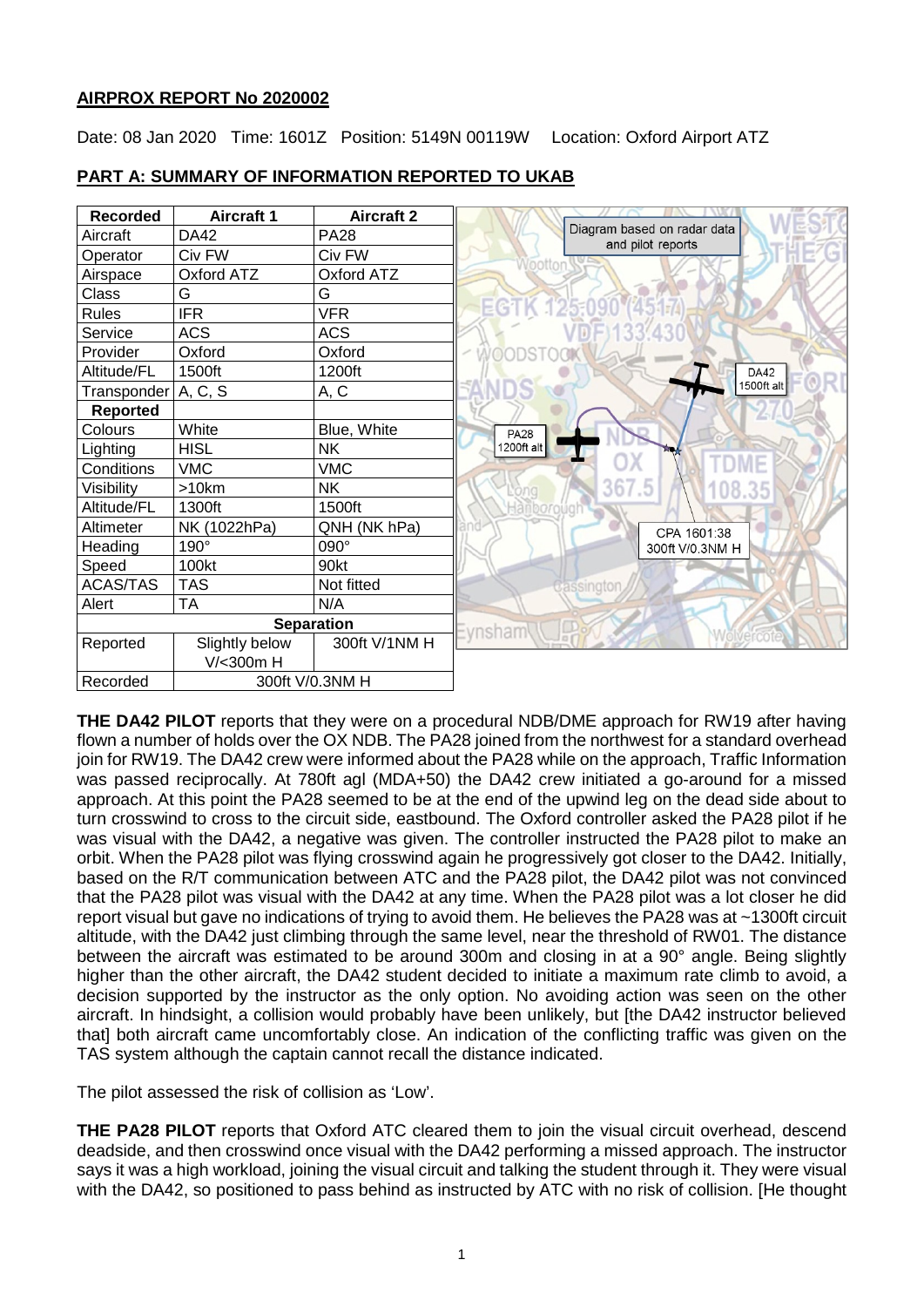that] the pilot of the DA42 appeared to be startled on the radio, maybe due to transfer from IFR approach to VFR.

The pilot assessed the risk of collision as 'None'.

**THE OXFORD TOWER CONTROLLER** reports that he was working a medium VFR circuit. The PA28 prenoted in from the west for a standard overhead join. He told the PA28 pilot to report overhead and that the circuit was active. Another [locally based] aircraft was also joining from the west and told to join right-base for RW19. The DA42 pilot, inbound on the ILS, was told to continue the approach as number 3, and passed Traffic Information on the circuit and one in the overhead. The PA28 pilot reported in the overhead and the controller asked him to report ready to descend. When the PA28 pilot reported ready to descend the controller believed he had already commenced a partial descent. The controller asked the PA28 pilot to report descending deadside. When the PA28 pilot was descending deadside the controller realised he would conflict with the low-approach traffic as he turned crosswind, the controller instructed the PA28 pilot to make one right-hand orbit in his present position before crossing the RW and passed the PA28 pilot Traffic Information on the DA42 who would be departing into the local area. He cleared the DA42 pilot for the low-approach and passed traffic on the locally based aircraft who was upwind. After the PA28 pilot had completed the orbit, the controller cleared the PA28 pilot to cross over the RW01 numbers and then asked if he was visual with the DA42. The PA28 pilot said no and the controller instructed him not to cross the RW01 numbers unless he was visual with the DA42, to which the PA28 pilot then replied 'visual', which was acknowledged by the controller. A few minutes later the DA42 pilot made mention of the PA28, the controller explained that the PA28 was turning crosswind but did have the DA42 visual. The DA42 pilot said the aircraft had passed close to him and that he had had to take avoiding action. The DA42 pilot did not declare an Airprox.

## **Factual Background**

The weather at Oxford was recorded as follows:

METAR EGTK 081550Z 27001KT 9999 FEW020 10/06 Q1022

## **Analysis and Investigation**

## **Oxford Investigation Report**

The Oxford SATCO debriefed the ATCO. Both the SATCO and an OJTI witnessed the event and were happy that the ATCO followed the correct procedures and passed relevant Traffic Information.

## **UKAB Secretariat**

The DA42 and PA28 pilots shared an equal responsibility for collision avoidance and not to operate in such proximity to other aircraft as to create a collision hazard. [1](#page-1-0) An aircraft operated on or in the vicinity of an aerodrome shall conform with or avoid the pattern of traffic formed by other aircraft in operation.<sup>[2](#page-1-1)</sup>

At 1601:33 the DA42 was on the approach and the PA28 was routing to cross the RW01 numbers; the aircraft are separated by 100ft vertically and 0.5NM horizontally (Figure 1). This appeared to be when the DA42 instructor stated that the student decided to climb to avoid the PA28. Figure 1



 $\overline{\phantom{a}}$ 

<span id="page-1-0"></span><sup>1</sup> SERA.3205 Proximity.

<span id="page-1-1"></span><sup>2</sup> SERA.3225 Operation on and in the Vicinity of an Aerodrome.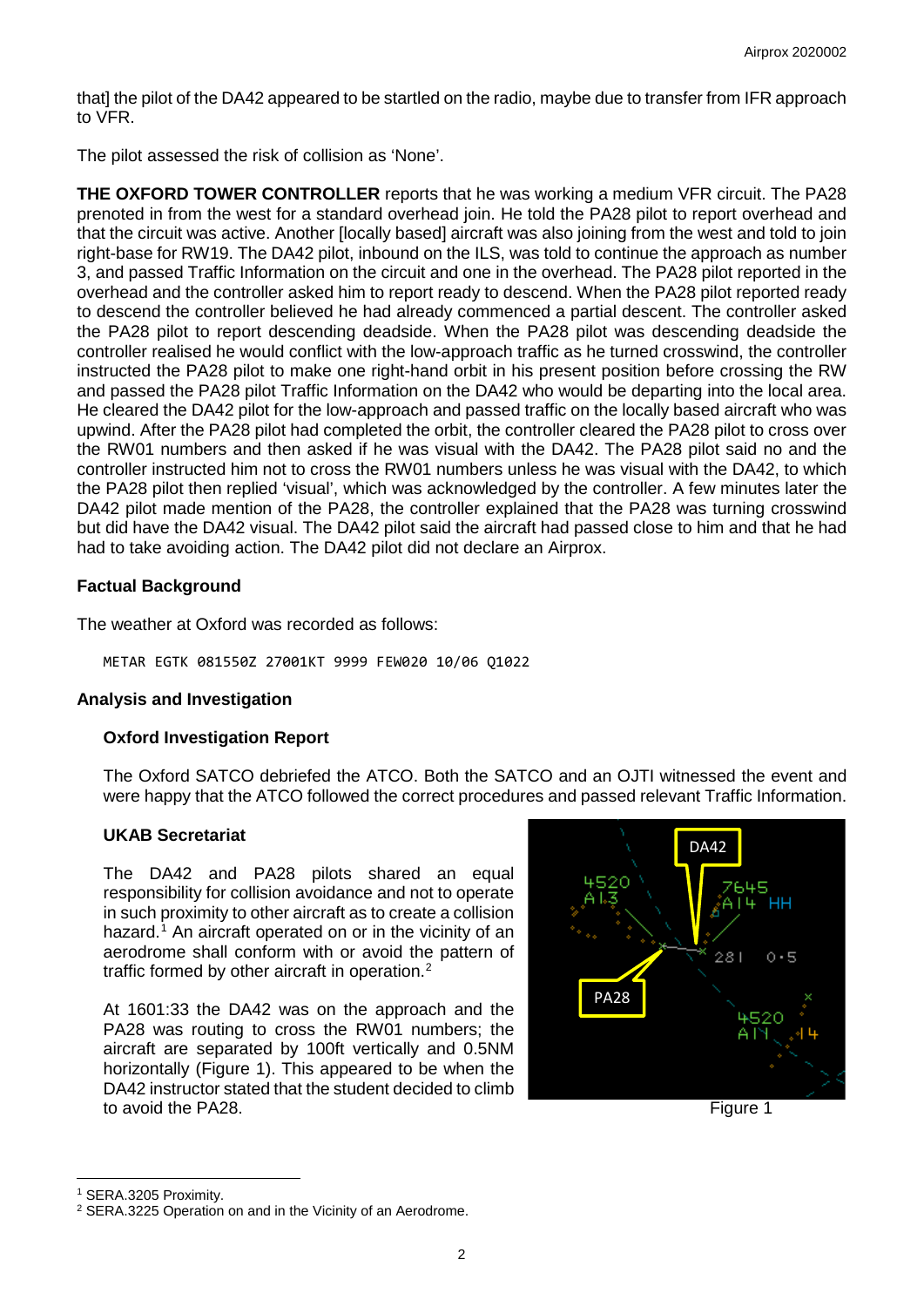The DA42 can be seen to be climbing in figure 2, the aircraft were separated by 300ft vertically and 0.3NM horizontally at that time.

When the DA42 had passed in front of the PA28 the aircraft were separated by 400ft vertically and 0.2NM horizontally (Figure 3).





Figure 2 Figure 2 **Figure** 2 **Figure** 3



#### **Summary**

An Airprox was reported when a DA42 and a PA28 flew into proximity in the Oxford Airport ATZ at 1601hrs on Wednesday  $8<sup>th</sup>$  January 2020. The DA42 pilot was operating under IFR in VMC and the PA28 pilot was operating under VFR in VMC, both pilots were in receipt of an Aerodrome Control Service from Oxford Tower.

#### **PART B: SUMMARY OF THE BOARD'S DISCUSSIONS**

Information available consisted of reports from both pilots, radar photographs/video recordings and reports from the air traffic controller involved. Relevant contributory factors mentioned during the Board's discussions are highlighted within the text in bold, with the numbers referring to the Contributory Factors table displayed in Part C.

Due to the exceptional circumstances presented by the coronavirus pandemic, this incident was assessed as part of a 'virtual' UK Airprox Board meeting where members provided dial-in/VTC comments. Although not all Board members were present for the entirety of the meeting and, as a result, the usual wide-ranging discussions involving all Board members were more limited, sufficient engagement was achieved to enable a formal assessment to be agreed along with the following associated comments.

The Board began by looking at the actions of the DA42 pilot. He had started his go-around but, when he reached the RW threshold, was concerned that the PA28 pilot had turned towards the RW, and the DA42 before becoming visual with the DA42 going around from the instrument approach (**CF5 & 7**). He opted to increase the climb to increase the separation from the PA28.

The Board then turned to the actions of the PA28 pilot. He had not been visual with the DA42 initially but, as he rolled out of the orbit, he became visual and tracked to route behind, members said that he could have given a greater margin to pass behind the DA42 who was flying an Instrument Approach (**CF3 & 4**) and it was this close proximity that had resulted in the DA42 student increasing his climb rate when going around (**CF8**).

Next, the Board looked at the actions of the Oxford controller. Although he had passed Traffic Information to the aircraft, the PA28 pilot reported that he was not visual with the DA42, so the controller instructed the PA28 pilot to carry out one orbit. The controller then passed Traffic Information on the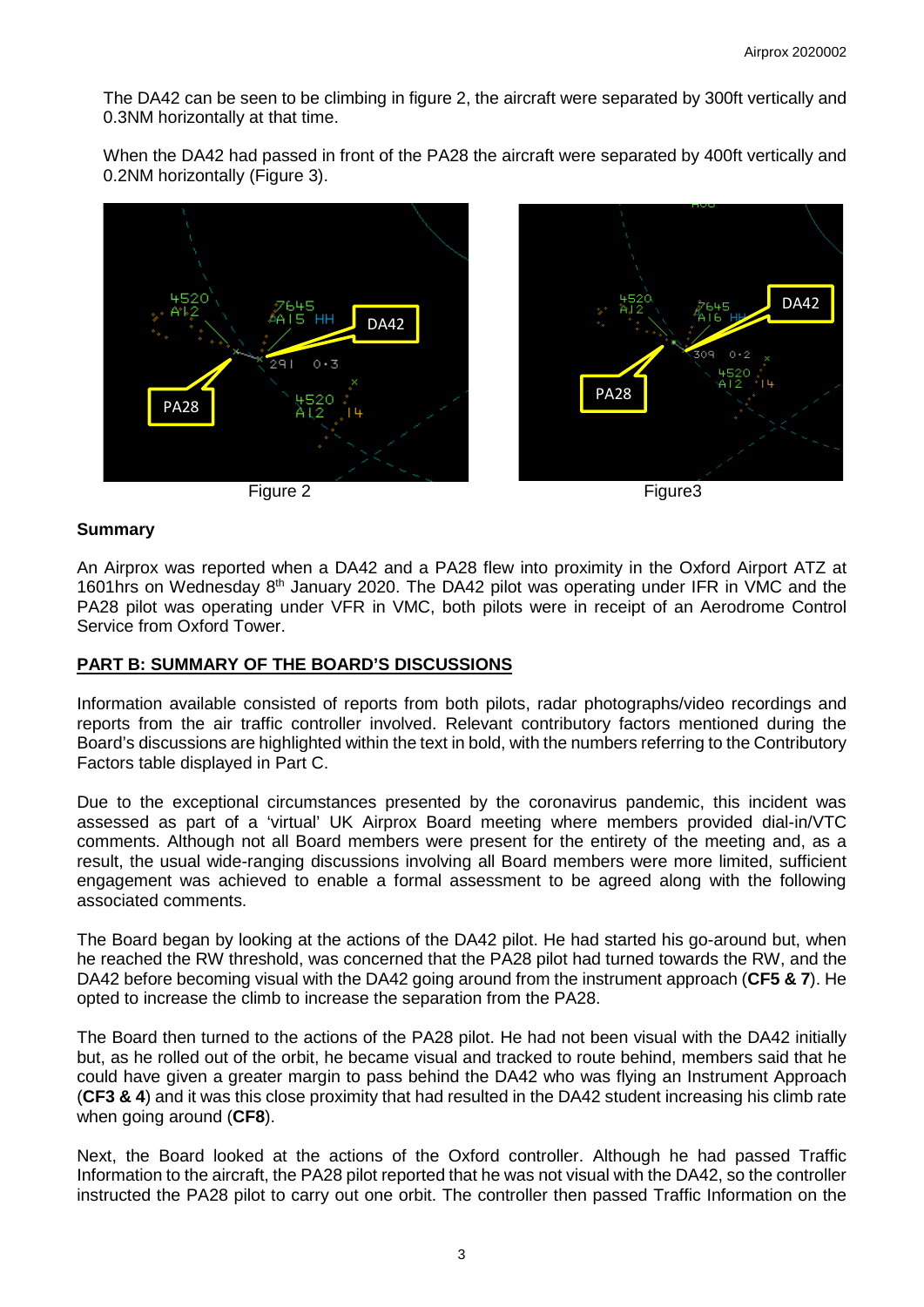DA42 and cleared the PA28 pilot to cross the RW but before the PA28 pilot reported being visual with the DA42. Although the controller separated the aircraft initially by putting the PA28 into an orbit he then did not fully control the situation by allowing the PA28 pilot to cross the RW01 Threshold before the PA28 pilot had reported visual with the DA42. Members opined that either a conditional clearance, to cross the RW01 threshold and pass behind the DA42 when visual (**CF1 & 2**), or an instruction to carry out a further orbit would have prevented the aircraft coming into confliction.

Members agreed that aircraft on an Instrument Approach still have a responsibility not to operate in such proximity to other aircraft as to create a collision hazard but it was also noted that Air Traffic endeavour to allow aircraft on instrument training to complete an approach and go-around to allow the student to complete the required training and, as such, should ensure the aircraft are adequately sequenced and separated.

Finally, the Board discussed the Risk. Both pilots were visual with the other aircraft, but the Board members felt that the PA28 pilot could have ensured a greater margin of separation from the DA42 than he did. Regardless, the aircraft were separated by 300ft at CPA and there was no risk of collision, a Risk Category C.

## **PART C: ASSESSMENT OF CONTRIBUTORY FACTOR(S) AND RISK**

## Contributory Factor(s):

|           | 2020002                                                        |                                            |                                                            |  |  |  |  |  |  |
|-----------|----------------------------------------------------------------|--------------------------------------------|------------------------------------------------------------|--|--|--|--|--|--|
| <b>CF</b> | <b>Factor</b>                                                  | <b>Description</b>                         | <b>Amplification</b>                                       |  |  |  |  |  |  |
|           | <b>Ground Elements</b>                                         |                                            |                                                            |  |  |  |  |  |  |
|           | • Situational Awareness and Action                             |                                            |                                                            |  |  |  |  |  |  |
| 1         | <b>Human Factors</b>                                           | • Conflict Resolution-Inadequate           |                                                            |  |  |  |  |  |  |
| 2         | <b>Human Factors</b>                                           | • Inappropriate Clearance                  | The ANS clearance contributed to the Airprox               |  |  |  |  |  |  |
|           | <b>Flight Elements</b>                                         |                                            |                                                            |  |  |  |  |  |  |
|           | <b>• Tactical Planning and Execution</b>                       |                                            |                                                            |  |  |  |  |  |  |
| 3         | <b>Human Factors</b>                                           | • Insufficient Decision/Plan               | Inadequate plan adaption                                   |  |  |  |  |  |  |
|           | • Situational Awareness of the Conflicting Aircraft and Action |                                            |                                                            |  |  |  |  |  |  |
| 4         | <b>Human Factors</b>                                           | • Lack of Action                           | Pilot flew close enough to cause concern despite           |  |  |  |  |  |  |
|           |                                                                |                                            | <b>Situational Awareness</b>                               |  |  |  |  |  |  |
| 5.        | <b>Human Factors</b>                                           | • Situational Awareness and Sensory Events | Pilot was concerned by the proximity of the other aircraft |  |  |  |  |  |  |
|           | • Electronic Warning System Operation and Compliance           |                                            |                                                            |  |  |  |  |  |  |
| 6         | Contextual                                                     | • ACAS/TCAS TA                             |                                                            |  |  |  |  |  |  |
|           | • See and Avoid                                                |                                            |                                                            |  |  |  |  |  |  |
| 7         | Human Factors                                                  | • Perception of Visual Information         | Pilot was concerned by the proximity of the other aircraft |  |  |  |  |  |  |
| 8         | <b>Human Factors</b>                                           | • Lack of Individual Risk Perception       | Pilot flew close enough to cause concern                   |  |  |  |  |  |  |

Degree of Risk: C.

# Safety Barrier Assessment<sup>[3](#page-3-0)</sup>

In assessing the effectiveness of the safety barriers associated with this incident, the Board concluded that the key factors had been that:

## **Ground Elements:**

**Situational Awareness of the Confliction and Action** were assessed as **partially effective** because the Oxford controller did not fully resolve the conflict.

## **Flight Elements:**

 $\overline{\phantom{a}}$ 

<span id="page-3-0"></span><sup>&</sup>lt;sup>3</sup> The UK Airprox Board scheme for assessing the Availability, Functionality and Effectiveness of safety barriers can be found on the [UKAB Website.](http://www.airproxboard.org.uk/Learn-more/Airprox-Barrier-Assessment/)